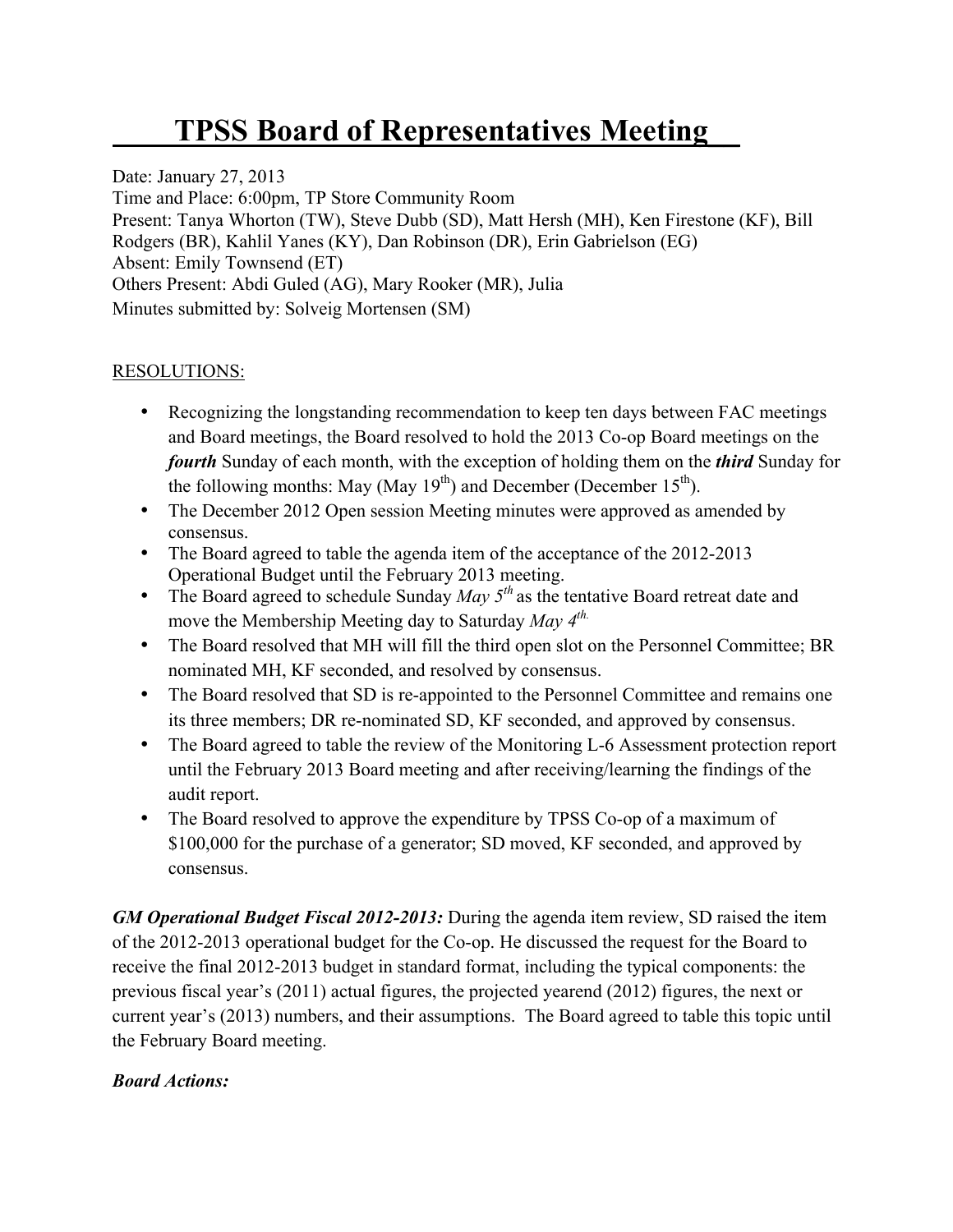*TPSS Newsletter:* SD stated that the TPSS Co-op newsletter came up at the Membership meeting as a task that they can abbreviate to support their efficiency; so, he explained, they discussed switching to quarterly newsletters, understanding and expecting that people will increase their contributions to them. SD shared that they discussed ways to incentivize people to compose more articles, such as, by giving them a coupon. SD requested that everyone make an effort to support the newsletter and produce material for it. The next newsletter will be in April.

*Finance Committee update:* DR reported that the FAC talked about a plan for the Board to receive notification of dire financial figures or canary in the coal mine figures with the data. He stated that the Finance Manger suggested that the Board now receive a five month rolling sales report in addition to the other statements, which might also alleviate some of the Boards concerns over receiving reports on a two-month delay. The Board did not receive the financial statements for this meeting; the new FAC Chair will forward them to the Board each month.

*Appoint third member to Personnel Committee:* SD described the Personnel Committee (PC) and its role and main responsibilities: to evaluate the GM and ensure that the Board and management are aligned in determining the goals of the co-operative. He listed the primary tasks as completing the GM's annual evaluation, being a sounding board for crises, and having strategic conversations with the GM.

SD explained that just by role the Board President is always on this Committee and that currently the PC needed to add another member who is also Board rep. MH was nominated and confirmed to fill the open slot and SD was re-nominated and confirmed to remain on the Committee.SD planned to encourage the PC to meet quarterly.

AG commented that he wanted to be clear that the PC's role is to give him feedback and evaluate him but not to unmake or overrule his decisions. SD reiterated AG's point, while adding that there may be times when the PC and the GM disagree on a matter. MH reflected that over his years of being at the Co-op, he has learned the line between a discussion and a disagreement.

*Confidentiality Forms and Conflict of Interest Disclosures:* Board reps. completed 2012-2013 Confidentiality and Conflict of Interest Disclosure forms. Three reps. had the following disclosures: SD wrote: "I'm on the Board of CoFED (Cooperative Food Empowerment Directive), an organization that develops college-based food co-ops and clubs." ET wrote "I organized a CSA for the coming year." KF wrote: "I have some shares of Whole Foods and Safeway."

The Board President discussed the importance of keeping confidentiality in general and noted previous transgressions, such as, closed meeting minutes being left out. She stated that Board reps. have a responsibility to report back to the Board with committee minutes. The Board is ultimately responsible for what occurs on the committees, and she pointed out that the committee chairs need to keep that in mind.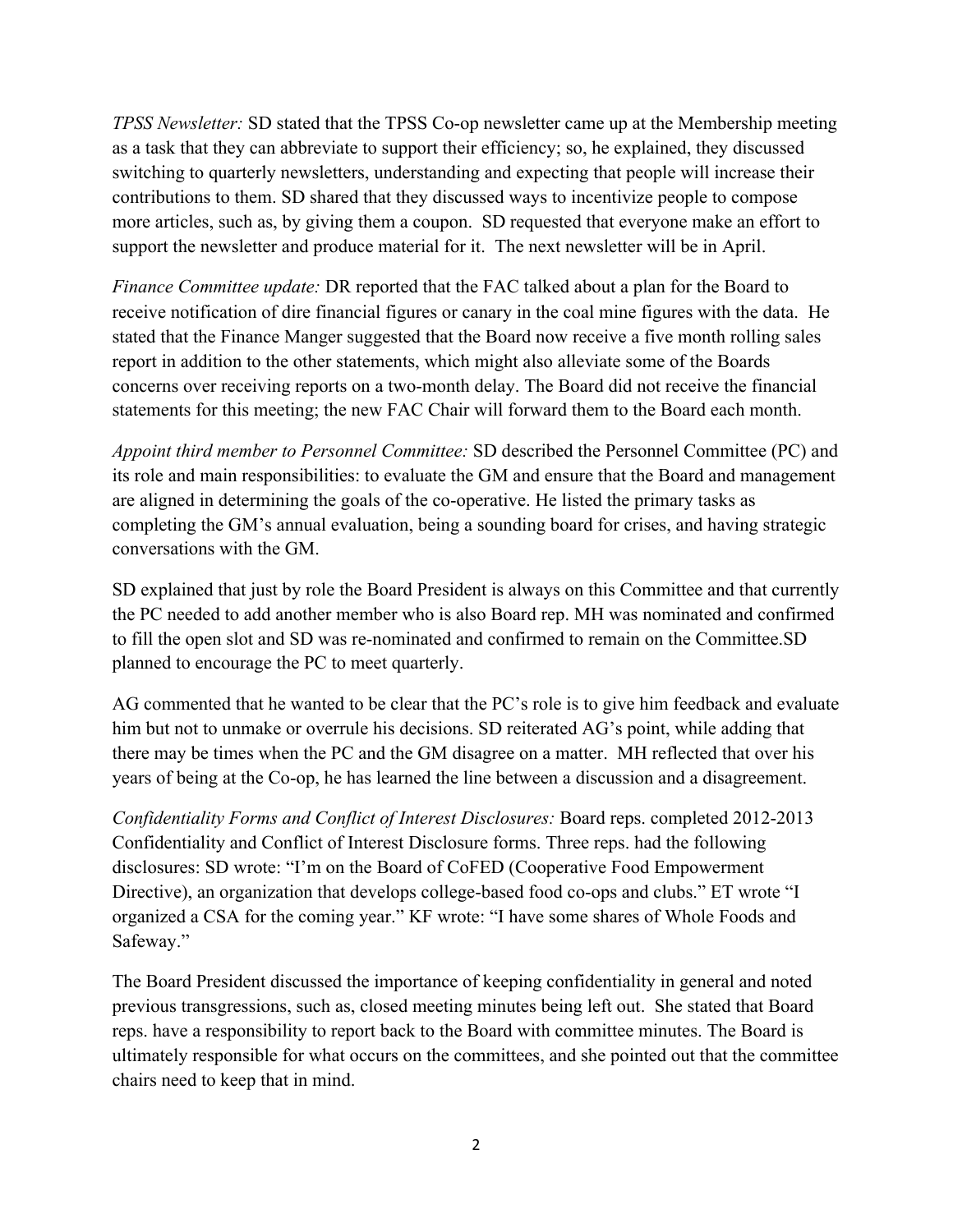*Open Member Forum:* MR commented that in seeing some of the new, recent products at the store, she felt like she was in CVS and not the Co-op. She stated that as a member she is very proud of this Co-op and commented that TPSS Co-op has historically tried to be a leader in the grocery industry. So, she explained, she hoped TPSS Co-op would not become a follower and stated that it is important that we stay a leader. She pointed out that My Organic Market took a risk by discontinuing bottled water, but, she said, they addressed it by working at educating their customers, and now, they are paving new ground.

KF shared that he is on a neighborhood email list and described how someone on the listserv posted about being upset with Whole Foods and the political positions of its CEO. So, he responded by highlighting the Co-op and its positive qualities, local, etc., but he, then, saw several negative responses about how the Co-op is overpriced, does not offer enough variety or the things that people want, and should sell cheaper canned goods. So, stating that he is not necessarily in agreement with these opinions, he sensed that there is a portion of the greater community that thinks the Co-op is an overpriced, niche market. He also stated that without the Co-op, he would be majorly concerned that TP would become a food desert.

MR commented that she occasionally hears those negative remarks too, but stated that it is important to recognize that the Co-op is a niche market. She suggested that someone educate our members and felt that the Co-op has not succeeded on education thus far; she would love to see the Co-op really do education.

BR shared another staff person's concern about the empty shelves and gaps in the shelves. BR reflected that the aim of increasing the net margin makes sense. He noted that this other employee thinks that there are things people only come to the Co-op for and thinks when the Coop is out of those things, people threaten to stop being a patron. BR stated that we may be losing loyal customers because of low stocks.

KY talked about how if items are on sale and there is also a coupon for them it incentivizes people to buy. She noted that new products seem like a win/win; people are interested in trying new things.

She also added that she wondered if the cashiers have been more tired lately, because the shopping experience does not really feel as awesome as it could. She thought staff could work on friendliness.

SM stated that she just wanted to share a friend's request that the Co-op consider opening another store location in Baltimore.

AG discussed how the Co-op is paying close attention to and analyzing which products are really moving, right now. He noted the issues with items that have been discontinued, and how even if customers want them, they cannot be carried. Board reps. have feedback about putting up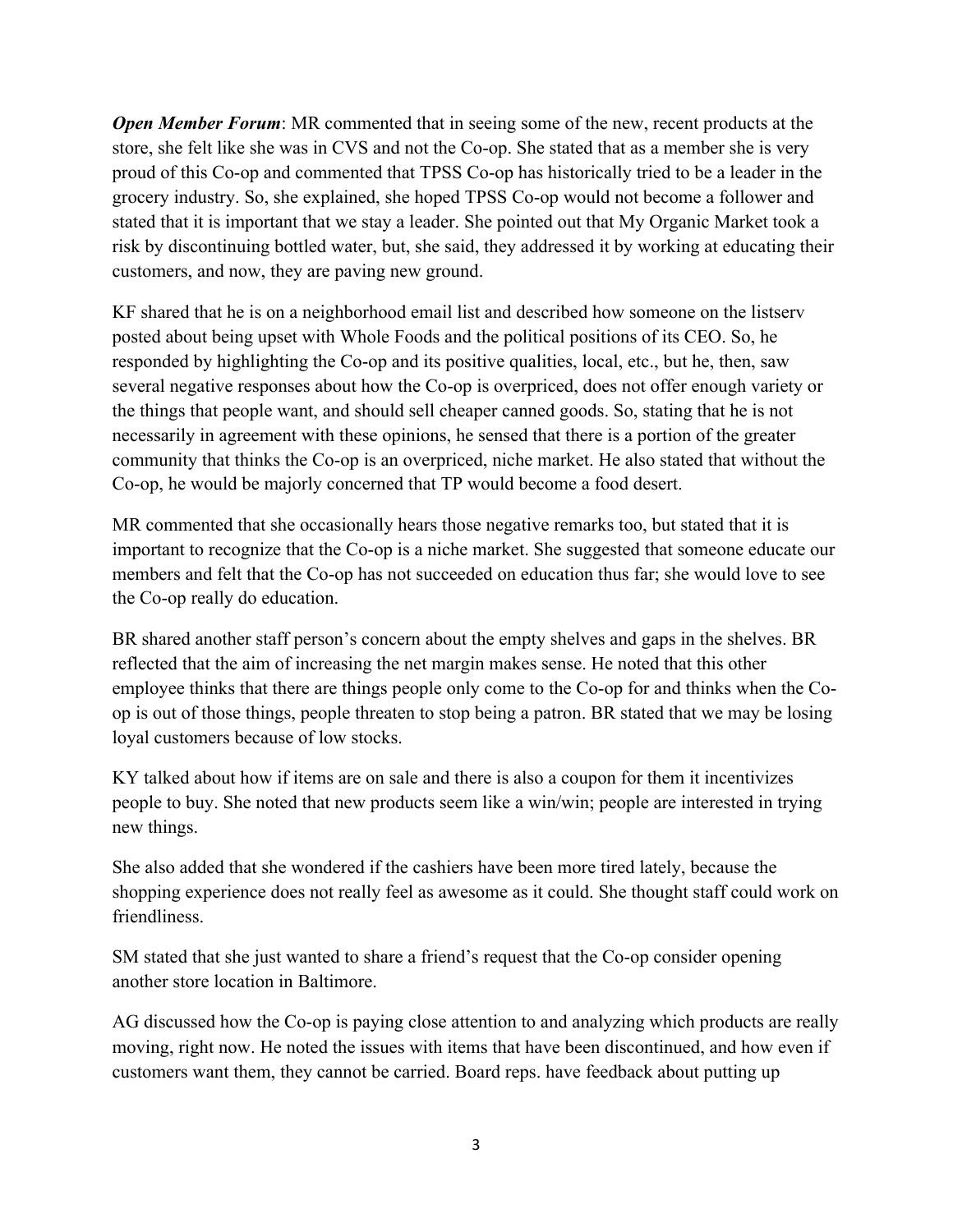signage and including in the newsletter invitations for customers to let the GM know if they do not see items they want.

*Report from Expansion Committee:* KF stated that the next Expansion Committee (EC) meetings will happen January 29th and February  $5<sup>th</sup>$ . He explained that there are two proposals for feasibility studies which the EC will be considering and that they will have more information to share re: the two firms. The Board President asked that the EC be taking note of all its upcoming decisions/considerations, which the Board may need to know, and be bringing them back to the Board.

There was discussion of what will be included in a feasibility study and how it relates to the issue of re-locating. MR remarked that the company or group who does the feasibility study needs to be neutral. KF indicated that he thought neither firm will perform their study with a bias; he stated they are contractors with no reason to be bias. It was clarified that AG found one firm and the other was suggested by Joseph Klockner. It was also confirmed that both firms have a previous relationship with The Co-op. In final, it was confirmed that the plans will include expansion with the new generator and that the generator will be portable if the expansion happens.

Noting the topic presented in open member forum, DR raised the question if there were value of adding another branch of the Co-op somewhere else. SD noted that the Co-op attempted to expand in the District on H St., but it did not work out. KF commented that he believed if a group has an interest in starting a co-op elsewhere, TPSS Co-op can give them guidance and moral support, but they need to find their funding and ultimately pursue starting another co-op independently. SD clarified for new Board reps. that the charge of the EC is to specifically expand the TP store.

*Updated "TPSS Short Term Goals and Indicators:"* SD explained how the request for the indicators came to be and how AG brought the Board back a revised version which they adopted. He commented that these goals and indicators are paraphrases of the Co-op's Ends statements. SD stated that many food co-ops used to attempt to vote on every management decision, which did not work; and, then co-ops overreacted and adopted the practice of never letting Boards get involved in operations. He explained that this tool is intended to assure management's full charge of operations, while allowing the Board to ensure that the GM's strategic goals are working in concert with the Co-op's overall goals/mission and the interests of the membership. He summarized that, hopefully, asking for a list of goals and indicators also helps facilitate safe, strategic conversations between the Board and the GM.

SD explained that at the end of the year the Personnel Committee will evaluate the status of the goals listed and stated that in the spring they should, presumably, have conversation with the GM about the goals for 2013.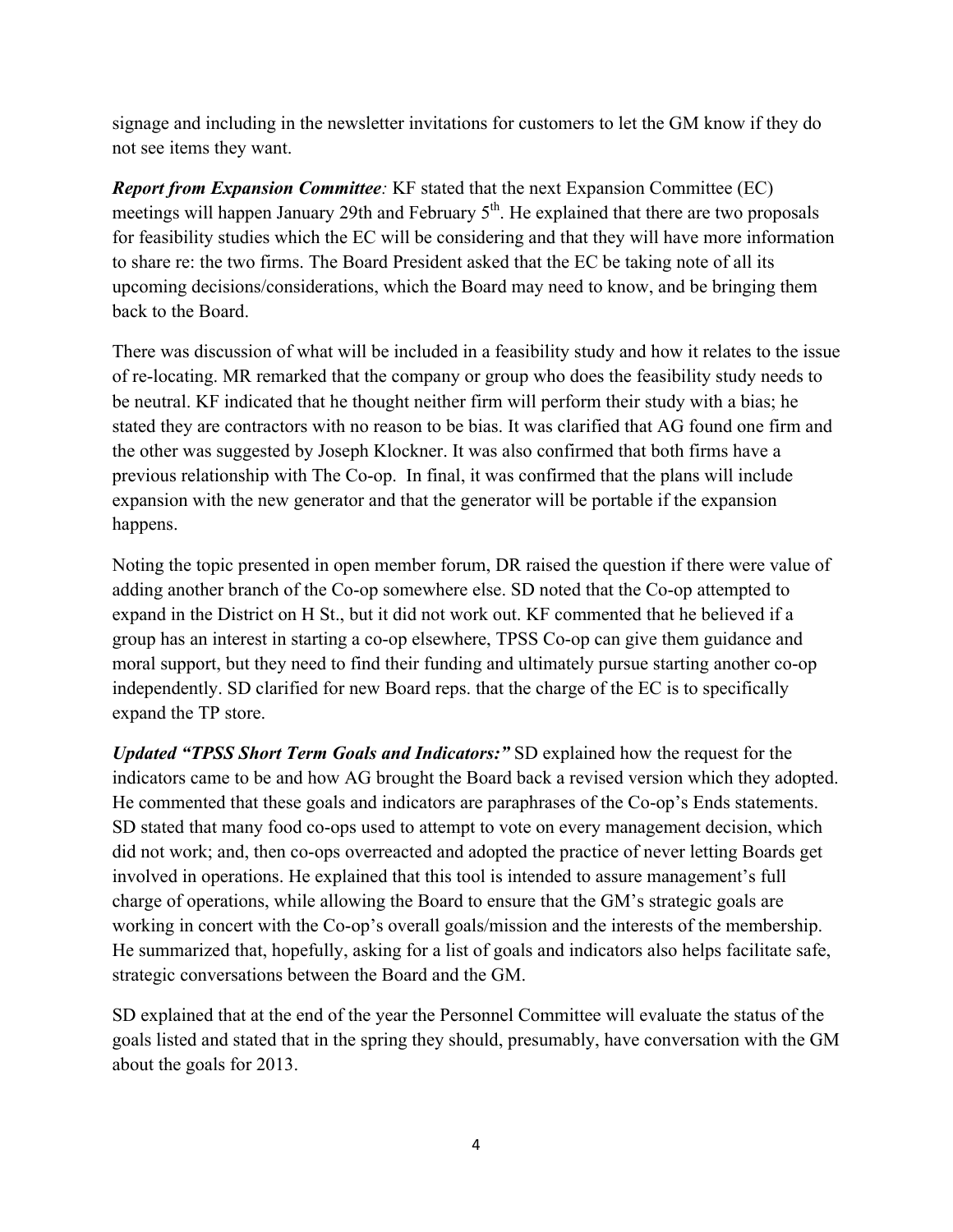AG highlighted several of the indicators, including employee training and the effort to mail 2,500 introductory postcards to residences within a two mile radius of the store, which also included a \$10 coupon to attract people.

One Board rep. talked about the goal of controlling labor costs and whether the Co-op could tell if it were understaffed. One rep. raised the question of what the Co-op's staff compensation was like compared to other co-ops. AG suggested that including benefits, TPSS has better compensation than other co-ops. Board reps. noted that staff turnover could be tracked and reported on as well.

BR described the recent MSNBC piece that highlighted co-ops and noted that the reporter had stated that the average wage of a co-op worker is \$13.

MR commented that several years ago, she was on a living wage committee and it charged the GM to implement policy changes for pay, as income would allow. AG described an occasion where they brought in an employee at the same rate of pay as someone who had been working at the Co-op for three years and it created a lot of division. So he pointed out that the Co-op has to be mindful about creating new policies on salaries.

TW pointed out that the Co-op will be doing a staff survey again and within that will be an opportunity to look at this issue again. SD added that he hoped and expected information on comparable salaries to be shown in the survey. AG noted that he has been in the process of evaluating employees because it had not happened for the last three years and within that process, rate of pay will be reviewed.

The following inclusions to the "TPSS Short Term Goals and Indicators" for tracking were requested by Board reps.: inventory, staff turnover, profitability, the number of local and organic products. The GM was asked to also include assessment compensation within the HR report and to adjust the indicator to include literature in Spanish as well.

*GM report:* The Board discussed waiting for the expansion to move forward with buying a generator, but the GM and reps. both noted the losses and the insurance pressures. The Board approved the purchase of a new generator for the Co-op. AG reported that Washington Gas will first need to do a pipeline and then will reportedly take two months to get it in.

AG shared that for the updated parking lot, he ensured that the Co-op got identified spaces (16 total) and that more spaces were added back into the lot. AG also reported that Saturday's educational event went well.

Meeting adjourned 7:30pm

BOARD ATTENDANCE TALLY: Term 2013: Rep.: Dec. Jan.